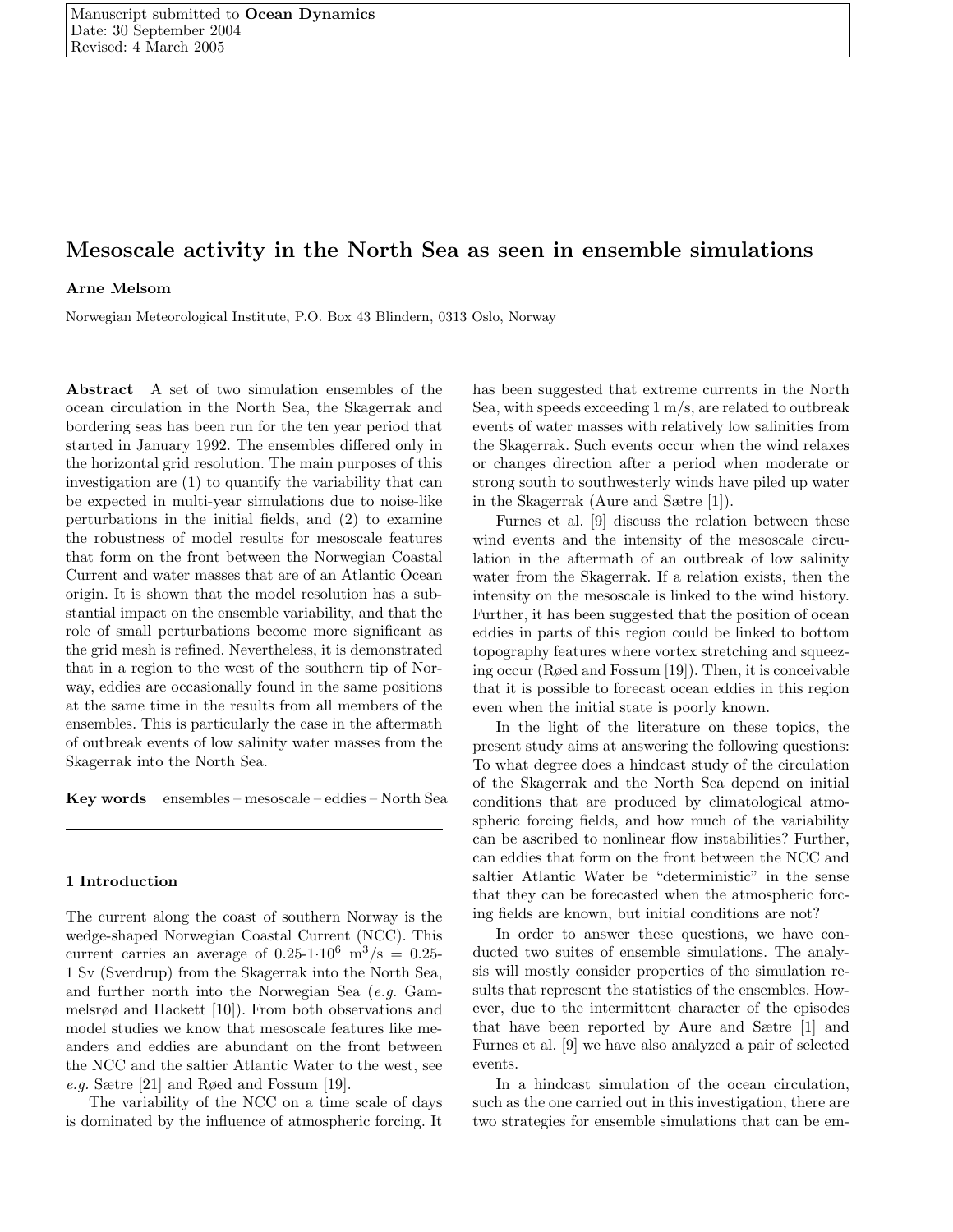ployed while observations are more or less ignored. One of these strategies involves production of initial fields that provide a description of the historic ocean circulation variability. In a study of the global ocean circulation, initial fields would typically be selected from different states of the meridional overturning circulation. Such a strategy was adopted by Bentsen et al. [2] in their study of multi-annual to decadal scale variability of the Atlantic meridional overturning circulation. In a regional study, such a strategy could be pursued by spinning up the model to initial states by applying atmospheric forcing that corresponds to various atmospheric circulation patterns.

The other strategy is to generate initial fields whose only differences are of a "noise-like" nature. Then, the variations between ensemble members will be a measure of how results are affected by nonlinear processes that give rise to error growth. In the absence of observations such initial fields may be emulated by continuing a climatologically forced model spin up beyond the time when a statistical equilibrium is reached. The initial fields are then selected from subsequent "post spin up" years. This strategy was adopted by Metzger and Hurlburt [18] in their investigation of Kuroshio intrusion into the South China Sea, and by Melsom et al. [17] in their study of remote oceanic forcing in the Gulf of Alaska. In the present study, the latter strategy for ensemble simulations will be adopted.

An outline of this article is as follows: In section 2 the ocean circulation model is presented and its present configuration is described. The model validation in section 3 reveals that the NCC in the model is too wide and slightly lacking in buoyancy, and the dynamics responsible for these deficiencies are examined. Then, relations between the ensemble size and convergence are discussed in section 4. Next, in section 5 we demonstrate that the model resolution has a substantial impact on the relative roles of atmospheric forcing and flow instabilities with respect to the variability of the ensemble. Nevertheless, based on the present suites of simulations we find in section 6 that "deterministic" eddies evolve to the west of the southern tip of Norway, particularly in the aftermath of Skagerrak outbreak events. Finally, we provide additional interpretations of some results in section 7.

#### 2 The ocean circulation experiments

# 2.1 The ocean model

The present study has been conducted using the HYbrid Coordinate Ocean Model (HYCOM). HYCOM is a generalized-coordinate mass conserving ocean circulation model that has evolved from the Miami Isopycnic Coordinate Ocean Model (MICOM) (Bleck et al. [4], and references therein). Details about HYCOM has been described by Bleck [3], and documentation and additional information about HYCOM can be found on-line at http://hycom.rsmas.miami.edu. HYCOM version 2.1 was available for the present study.

The vertical coordinate in HYCOM is initially specified by target densities, and when the requested specification of layers can be met, the model layers are isopycnic. As a result, the isopycnic layers normally span the water column beneath the mixed layer in the deep, stratified ocean. There is a smooth transition to terrainfollowing coordinates in shallow coastal regions, and to z-level coordinates in the mixed layer and/or unstratified seas. The hybrid coordinate algorithm has been described in detail by Bleck [3], and various specifications of the vertical coordinate have been described and tested for an Atlantic Ocean configuration by Chassignet et al. [6].

The HYCOM user may select one of several vertical mixing parameterizations. A detailed discussion of how HYCOM performs when five different mixed layer models are used, is given by Halliwell [11]. For this study, the K-Profile Parameterization (KPP) closure scheme (Large et al. [15]) was chosen. This is a semi-implicit scheme which includes prognostic equations for diffusivity and viscosity. There is a smooth transition from the diffusivity and viscosity profiles in the mixed layer to the diapycnal diffusivities and viscosities beneath the mixed layer. The KPP scheme includes parameterization of wind-induced mixing and surface buoyancy fluxes in the mixed layer, while beneath, the contribution from internal wave breaking, shear instability and double diffusion are taken into account.

#### 2.2 The model configuration

Mesoscale features that are associated with flow instabilities are pivotal in this study. These features arise due to baroclinic instability, when potential energy is converted to kinetic energy. The main source of potential energy in the North Sea is the buoyant NCC, and mesoscale features in the North Sea mainly form on the front between the NCC and the saltier water masses further off shore.

In this context it is crucial to resolve scales at which features that are associated with non-linear flow instabilities, occur. Further, in order to capture a number of Skagerrak outbreak events, as well as seasonal and year to year variability, a multi-year simulation of the regional ocean circulation was conducted. Together with the finite amount of available computer resources, these requirements made it necessary to configure the model with a coarse vertical resolution, and a modest number of ensemble members.

The model domain, which is displayed in Figure 1, consists of the North Sea, the Skagerrak and the Kattegat, and the southern part of the Norwegian Sea. The model was configured on a spherical grid, using a set of two different horizontal resolutions. In the coarse resolution experiment (CRE) a uniform resolution of 0.16<sup>°</sup> longitude by 0.08◦ latitude was specified. The fine resolution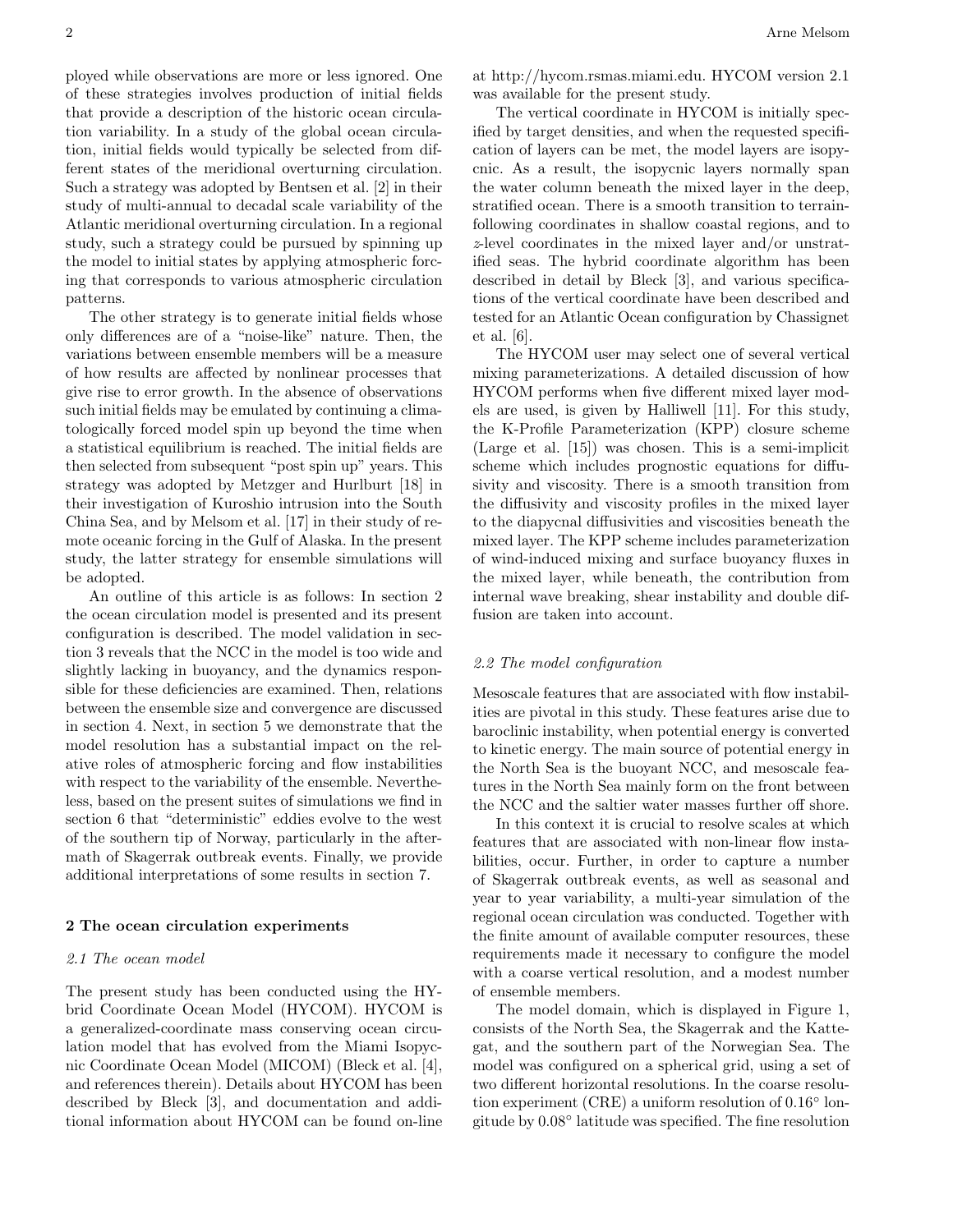

Fig. 1 Model domain and the bottom topography in meters. The color coding is given by the color bar at the bottom. The land mask is given by the dark gray regions. Light gray lines along the western and northern boundaries indicate the position of ports, see section 2.2 for details. This depiction corresponds to the coarse resolution experiment (CRE). Black markers on the coast of southern Norway indicate the positions of the cities of Bergen (in the west) and Lillesand (in the south).

experiment (FRE) was conducted on a grid resolution of 0.08◦ longitude by 0.04◦ latitude. At the latitudes of the North Sea, the horizontal resolutions in the CRE and the FRE are about 9 km and 4.5 km, respectively.

The simulations were conducted using seven hybrid layers. Their respective target densities were set to  $\sigma_t =$ 26.0, 26.4, 26.8, 27.2, 27.5, 27.8, 28.1 kg/m<sup>-3</sup>. This configuration led to a z-layer of 3 m depth as layer 1. The thickness of layer 2 was variable, with values around 10 m in the North Sea. The thickness of the deep layers was even more variable, and the largest values in the North Sea were obtained in the Norwegian Trench in layer  $3 - 6$ with layer thicknesses of about 50 m. The southern Norwegian Sea, which is poorly resolved in the vertical, was included in order to allow for wind induced variations in the transport of salty Atlantic Water into the northern North Sea. The maximum depth was set to 2500 m, in order to reduce the constraint of the integration time step. (The actual maximum depth in the present region is around 4000 m.)

The bottom stress is parameterized by a bottom drag that is proportional to the square of the velocity. Otherwise, the present implementation of the KPP scheme in HYCOM does not include a parameterization of mixing in the bottom boundary layer.

The lateral boundaries of the domain were set to  $4^{\circ}\text{W}$  in the west,  $15^{\circ}$  02' E in the east,  $52^{\circ}$  30' N in the south, and 67◦ 47' N in the north. This corresponds to resolutions of 121 by 193 grid nodes and 242 by 385 grid nodes in the CRE and the FRE, respectively. Along open lateral boundaries, Newtonian relaxation was applied in sponge zones that extended six and eight grids into the CRE and FRE domains, respectively. In these zones, the relaxation time scale was set as a linear function of distance from the boundary, varying from 30 days at the boundary to 180 days at the innermost grids of the sponge zones. Also, the sea surface temperature was nudged toward the climatological values by a bulk formulation in which the e-folding time is proportional to the mixed layer depth in the model. The monthly climatology of hydrography from the Institute for Marine Research and the Norwegian Meteorological Institute (Engedahl et al. [7]; Engedahl et al. [8]) was applied for these purposes. Relaxation of the sea surface salinity was not applied.

In order to include effects of the brackish water masses in the Baltic Straits, we defined a sponge zone that covers the southern part of the Kattegat. The sponge zone was set to extend from top to bottom in the water column, eleven grids and seventeen grids into the Kattegat in the CRE and the FRE, respectively. The relaxation time scale in the sponge zonewas set to values between 10 and 40 days, with the most gentle relaxation in the north. The same monthly climatology of hydrography as above was applied for this purpose.

Moreover, to account for the flow of salty waters by the Norwegian Atlantic Current in the northern region, barotropic flow normal to the boundary was specified at three model ports, using the well-posed boundary conditions by Browning and Kreiss [5]. At two ports along the western boundary, the westward barotropic flow into the model domain was set to 0.4 Sv, equally partitioned (0.2 Sv at each port). Further, at a port along the northern boundary the northward barotropic flow out of the domain was set to 0.4 Sv. The specification of the outflow at the northern boundary included an intensification over the continental slope. The ports are indicated by light gray lines in Figure 1. The size of the domain, the choice of applying a sponge zone in the Kattegat, and the magnitude of the barotropic flow of salty waters, were made based on results from a set of exploratory simulations with climatological atmospheric forcing and model configurations similar to the CRE.

The HYCOM simulations were performed with surface fluxes from the National Centers for Environmen-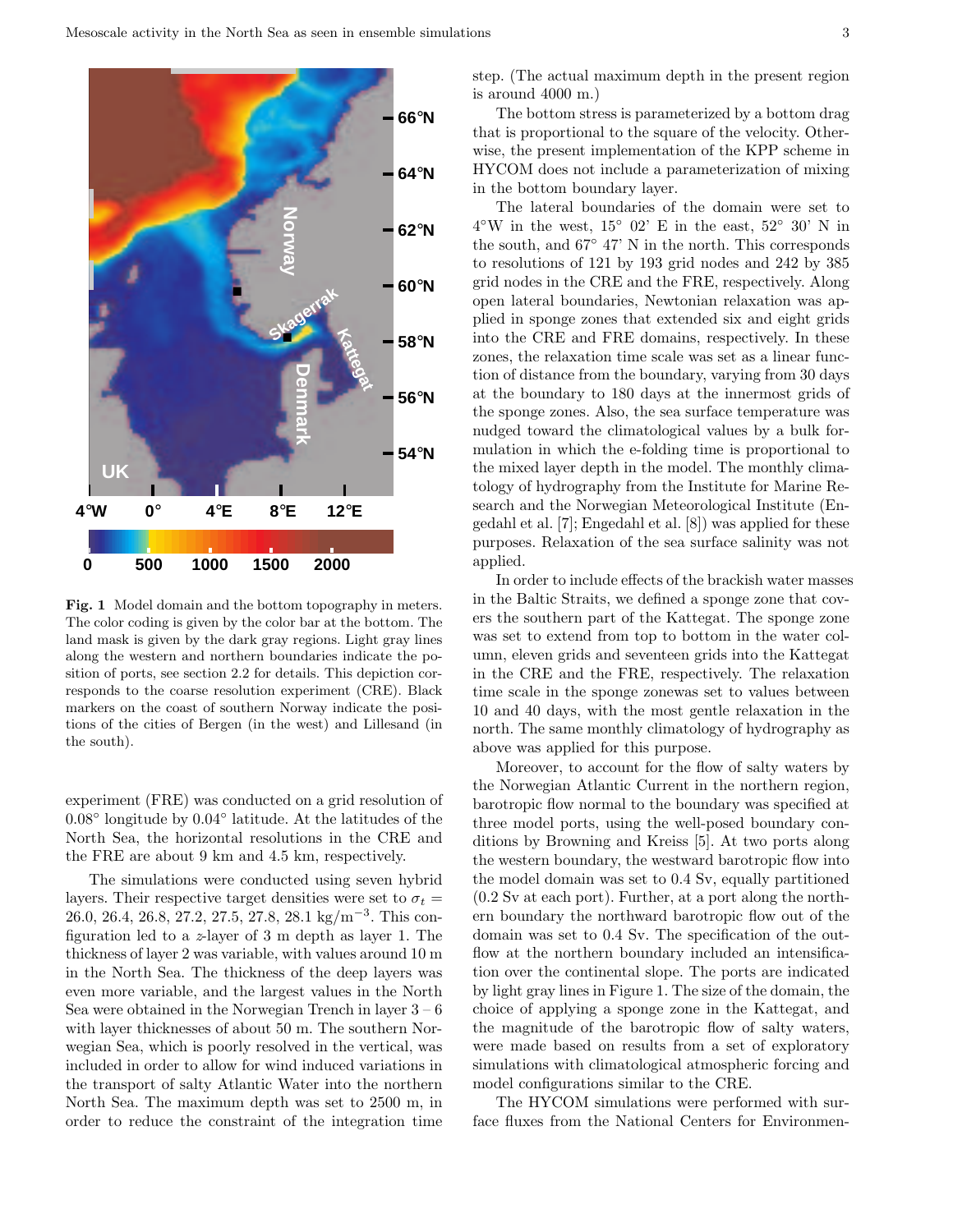tal Prediction (NCEP)/National Center for Atmospheric Research (NCAR) reanalysis data set (Kalnay et al. [14]). The model was initialized according to the prognostic monthly ocean climatology due to Engedahl et al. [7], and spun up to a statistical equilibrium with a climatology of monthly mean surface fluxes. The monthly surface flux climatology was calculated from NCEP/NCAR reanalysis data for the period 1985 – 1991. Later, the simulations were continued using synoptic (6 hourly) surface fluxes for the period 1992 – 2001. Surface fluxes of air temperature at 2 m, net total radiation, net long wave radiation, water vapor mixing ratio, wind speed, and momentum flux components toward east and north were used to force the simulations. Depending on water clarity, the short wave radiation was allowed to penetrate beyond the upper model layer, due to a parameterization that is based on the water type definitions by Jerlov [13].

Discharges from 41 rivers were included as precipitation at the appropriate coastal grids, using constant climatological values. Elsewhere, there was no net freshwater flux across the ocean's surface.

Although tides are of a moderate to large magnitude in the North Sea, tidal forcing was not applied in this study. The main reason for this choice is that tides have little or no impact on neither the role of flow instabilities, nor the Skagerrak outbreak events.

The simulations were performed with salinity as the prognostic ocean state variable. In non-isopycnic layers, the density was also treated as a prognostic variable, and the temperature was diagnosed from the equation of state. The experiment set up described here was based entirely on the standard set of options in HYCOM.

Initial fields for the various members of the ensembles were taken from results for January from simulations that were forced with monthly atmospheric climatologies. The CRE reached a state of statistical equilibrium after 15 years, and the initial fields for the eight members of the CRE ensemble were taken from the results for January from years  $16 - 23$ . The results for January from year 23 were then interpolated to the FRE grid, and a statistical equilibrium for the FRE was reached after an additional 12 years of simulation. This simulation was then extended, and the initial fields for the FRE ensemble members were taken from the results for January from years  $35 - 42$ . The only difference in the configuration for the CRE ensemble members are their initial fields. The same statement is true for the FRE ensemble.

# 2.3 Model results

Model results were stored every 48 hours, at all horizontal grids and for all layers, as specified in section 2.2. With the exception of the viscosity and diffusion coefficients, results for all prognostic variables were available for this study (salinity, density, velocity, layer thickness, sea surface height (SSH), and the Montgomery potential). By inspecting the results from the North Sea and the Skagerrak we found that this output frequency yields a fair representation of the depth dependent ("baroclinic") variables, since there are typically 5 values or more between the local extrema in time series from one grid node.

Results from synoptically forced simulations may be sensitive to processes such as inertial oscillations if the vertical resolution is too coarse. Such contamination was not found in the time series of the baroclinic variables from the North Sea and the Skagerrak, neither in frontal regions nor elsewhere. However, rapid fluctuations where occasionally seen in the time series from the southern Norwegian Sea.

On the other hand, the depth integrated ("barotropic") variables are not resolved in time. Hence, the analysis in this study will be restricted to results for the baroclinic variables. In an examination of results from the CRE, Melsom [16] found that time series of model results contained trends in the first  $3 - 4$  years of the simulation period, due to the transition from climatological to synoptic atmospheric forcing. Hence, the analysis of the model results will be restricted to the period November 1996 – October 2001.

In this study, we will examine results for two quantities that are derived from the prognostic variables. First, we define the baroclinic sea surface height (bSSH) as

$$
h = \frac{1}{g} \sum_{l=1}^{L} \frac{\Delta p_l}{\rho_l} - H_0 \tag{1}
$$

where  $\rho_l$  is the density of layer l, and  $\Delta p_l = p_{l+1} - p_l$ is the pressure difference from the bottom to the top of layer  $l$  ( $p_l$  is the pressure at the top of layer  $l$ ). Furthermore, g is acceleration due to gravity, and  $H_0$  is a reference depth. This quantity expresses the contribution to SSH from changes in the vertical density profile, and it is a vertically integrated property. Moreover, since it is derived entirely from baroclinic variables the frequency of available results is acceptable. Since the bottom pressure  $p_{L+1}$  in Equation (1) is time invariant in HYCOM, variations in the baroclinic sea surface height are equivalent to the local dynamic height anomalies.

Second, the relative vorticity is defined by

$$
\zeta = \frac{\partial v}{\partial x} - \frac{\partial u}{\partial y} \tag{2}
$$

where  $u$  and  $v$  are the velocity components in the  $x$  and y directions, respectively, evaluated at some depth. The depth integrated velocity is a substantial, rapidly varying part of the total velocity in a wind infested highlatitude shallow sea like the North Sea. Hence, we will restrict the analysis of the relative vorticity to results for the well resolved depth dependent (baroclinic) part of the velocity field.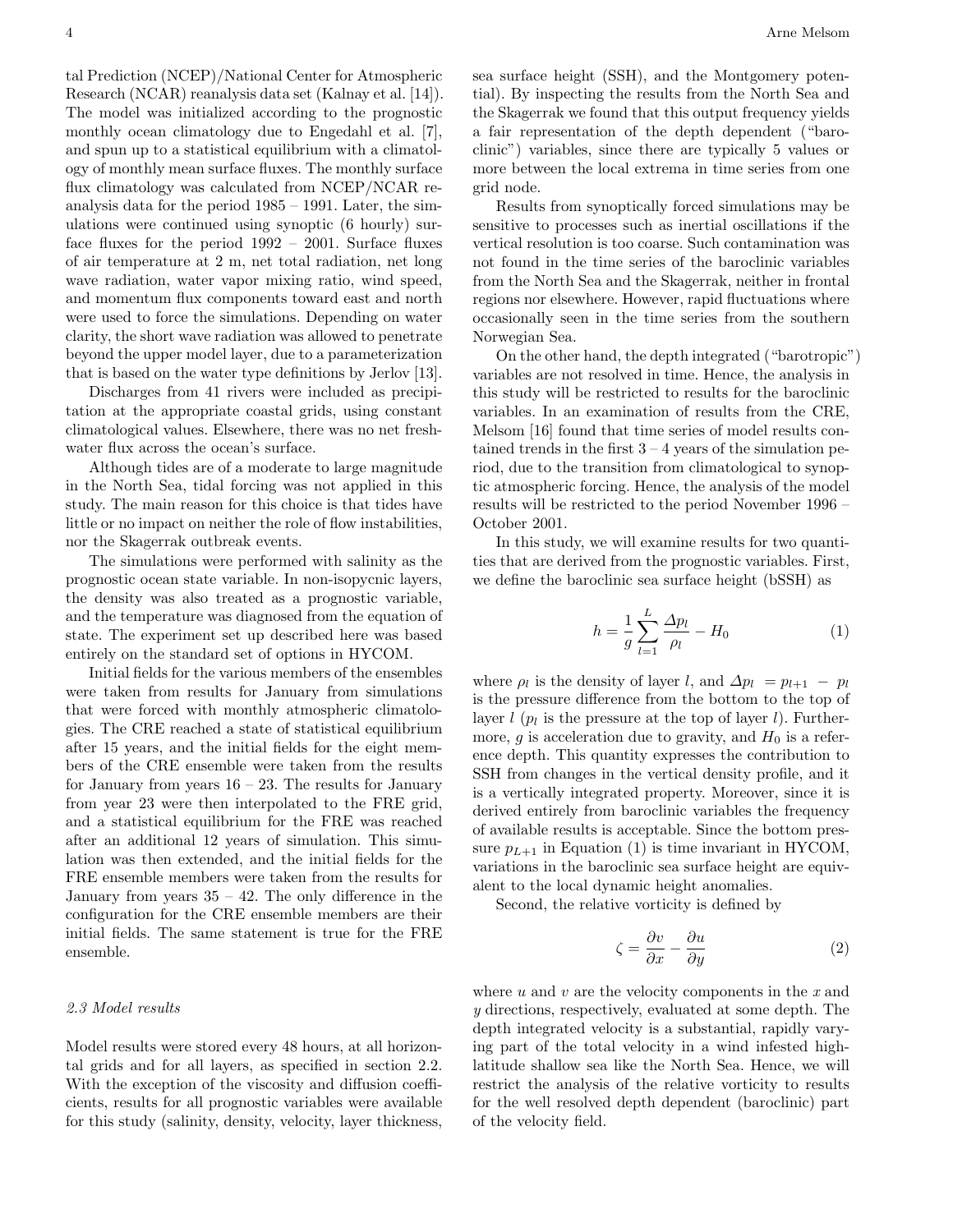

Fig. 2 Mean salinity for March at a depth of 30 m, based on the model simulation for 1997 – 2001. The color coding is given by the bar in the lower panel with values in PSU units. This depiction shows results from ensemble member no. 4 in the CRE.

Much of the presentation of results for the depthdependent variables will be given for specific depths. For this purpose results were extracted at the requested depths, rather than applying vertical interpolation between the center levels of the layers.

### 3 Model validation

The observational data that are available for this investigation are the monthly ocean climatology from the Institute for Marine Research and the Norwegian Meteorological Institute (IMR/met.no) (Engedahl et al. [8]). The hydrographic data were derived from in situ observations, and they were gridded with a horizontal resolution of 20 km and at standard observational depths in the vertical. Further, Engedahl et al. [7] performed a diagnostic model simulation using the IMR/met.no hydrographic data. For each month of the year, their diagnostic simulation was extended by 30 day prognostic simulations, in order to arrive at a more dynamically consistent flow field. Note that this prognostic archive



Fig. 3 Differences in simulated and climatological salinities and velocities for March at a depth of 30 m. The color coding is given by the color bar in the lower panel with values in PSU units, and a caption arrow that corresponds to a velocity difference of 0.2 m/s is displayed over southern Norway. Positive salinity anomalies correspond to higher values in the present study when compared to the IMR/met.no climatology. Vectorial differences were computed analogously, i.e., by subtracting the IMR/met.no velocities from those obtained in this study. Vectors are drawn for every eighth grid node in the  $x$ - and  $y$ -direction of the CRE (member no. 4), but vectors corresponding to a speed difference less than 0.05 m/s have been discarded.

differs from the prognostic archive that was documented by Engedahl et al. [8].

Additionally, monthly data of in situ observations of hydrography from the Hirtshals – Torungen transect across the Skagerrak from northern Jutland in Denmark and northeastward to Norway, were available for this study. These data were supplied by the IMR.

The model salinity climatology for March at a depth of 30 m in the present study is displayed in Figure 2. Along the coast of southern Norway, we observe features that are typical for the Norwegian Coastal Current: The NCC is characterized by water masses with relatively low salinities, primarily of a Baltic Sea origin. As these water masses flow along the coast of southern Norway from the Skagerrak into the North Sea and further into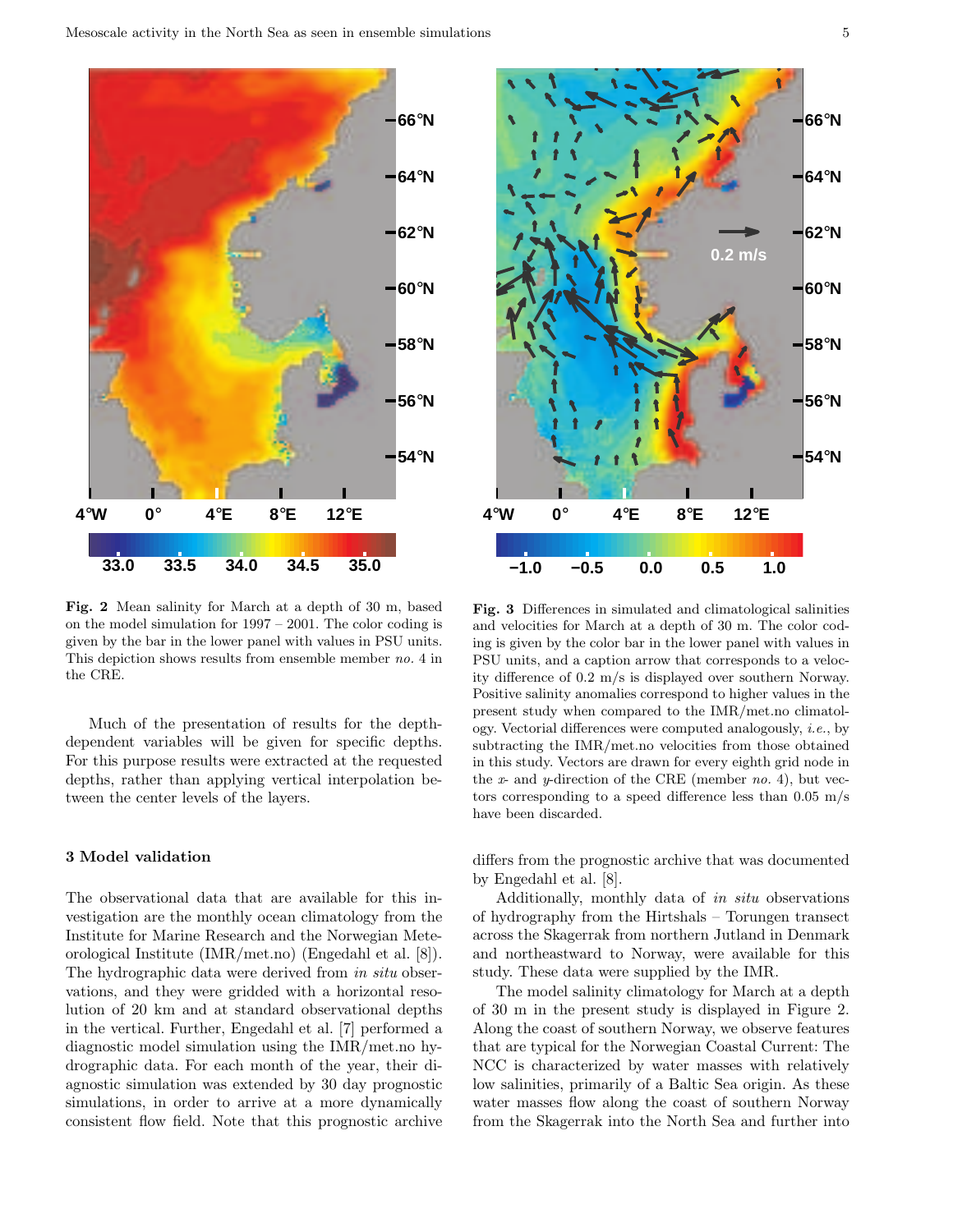the Norwegian Sea, they are mixed with saltier water masses of an Atlantic Ocean origin. However, the results in Figure 2 reveal that the modeled coastal current is too wide. As a consequence, salinities become too high near the Norwegian coast, and too fresh in the remaining eastern North Sea, and the Atlantic Water are displaced westward. The high mixing rate of Atlantic Water into the NCC leads to higher salinity values in the model results than in the IMR/met.no climatology.

The differences in March between salinities and velocities in model results and the IMR/met.no prognostic archive are displayed in Figure 3. Here, values from the IMR/met.no archive were subtracted from the corresponding model results. The depiction in Figure 3 can thus be interpreted as transport of salinity anomalies in the model results. The wide coastal current in the model can be seen as a fresh anomaly that is transported northwestward, west of the Norwegian trench in the North Sea. We also observe that a salt anomaly is transported from the German bight along the west coast of Jutland. This relatively salty water apparently affects the salinities in the northern Kattegat. In this way, the NCC becomes too salty in the model, and the front between the NCC and the Atlantic water is too weak. Hence, the wide NCC in the model reflects a buoyancy that is lower than in the IMR/met.no climatology.

The above discussions of results displayed by Figures 2 and 3 that are based on the March climatologies, are representative for the upper 50 m, and for all months of the year.

In order to examine variability, model results for hydrography were compared with observations from the Hirtshals – Torungen transect, and with the IMR/met.no monthly climatology. For this purpose, model results were extracted at depths and dates that corresponded to the transect data. We found that salinities in both the transect data and in the model results were higher than in the climatology. At 30 m, the largest offsets were found for the transect data near the west coast of Jutland, where the mean differences between the 1997 – 2001 data and climatology were as large as 0.75 – 1 PSU. At levels above 30 m, the largest differences are found for the offsets of model results from climatology, again predominantly along the Danish coast.

Correlations between the transect data and the corresponding model results are very low (0.25 or less), indicating that the temporal variability is not realistic in the model. In this context, it should be mentioned that overall mean values were used for the freshwater runoff data, rather than monthly means or actual data with a realistic temporal dependence.

Observations from the Hirtshals – Torungen transect are included in the IMR/met.no observational climatology. However, this climatology was constructed in 1996, so the presently examined transect data are independent of the climatology.



Fig. 4 Convergence of results for  $r_h^{nd}$ . Displayed in the top and bottom panels are spatial mean values and spatial variances (nondimensional) from various samples of the eight member CRE and FRE ensembles, respectively. The following symbols were used: 8 members  $(\Diamond); 7$  members  $(\Box);$ 6 members ( $\circ$ ); 5 members ( $\triangle$ ). Ensembles with 5, 6, and 7 members were each constructed from five different subsamples of the full ensembles. An open symbol shows results for a sub-sample, while filled symbols correspond to the averages for the various ensemble sizes. These results are for the region south of 61◦ 30' N. See the text for details.

#### 4 Ensemble size and convergence

A widely used method to assess the performance of an ensemble in the context of weather forecasting is to construct rank histograms where model values are compared with observations. If there is no bias in the model results, and if the ensemble spread is a proper measure of variability, the rank histogram becomes flat for a reliable ensemble (Hamill [12]).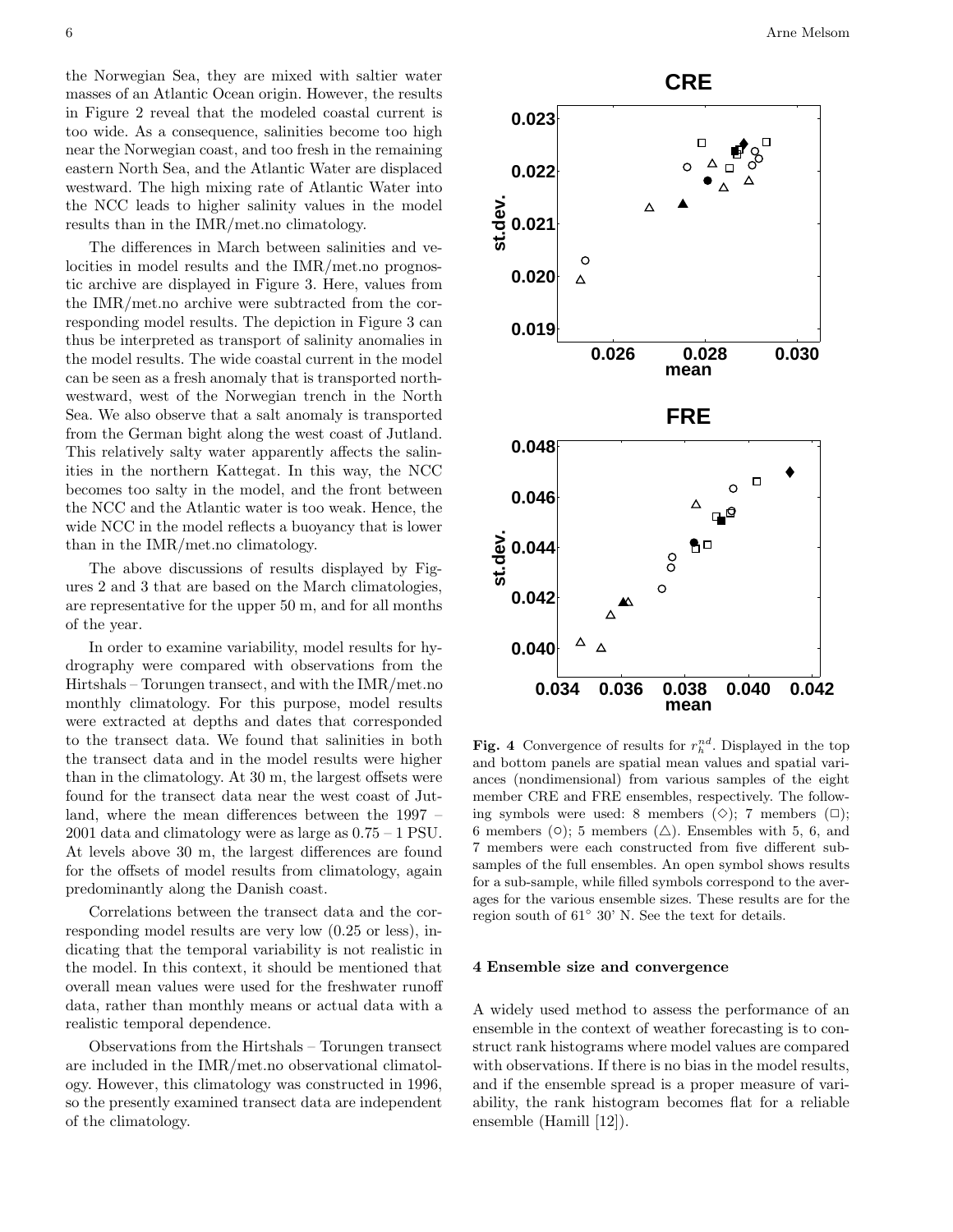

Fig. 5 Model results for relative vorticity off the south coast of Norway. The relative vorticity were computed for a depth of 10 m, and displayed model results are for 25 September 2000. The vorticity values were scaled by the local Coriolis parameter. Positive and negative values correspond to cyclonic and anticyclonic circulation, respectively. Results from ensemble member no. 4 of the CRE and the FRE are displayed in the left and right panels, respectively. Two anti-cyclonic eddies have been labeled AC-1 and AC-2, while a cyclonic eddy in between was labeled C-1. The nondimensionalized values for vorticity is indicated by the color bar.

The method of rank histograms was applied to the salinity and temperature data from the Hirtshals – Torungen transect. From the analysis in section 3 we found that there is a significant bias in the model in this region. However, even after the bias was removed the rank histograms revealed that the variability in the model results was very low, with almost all observations being outside the range spanned by the ensemble. Hence, the present approach for model initialization leads to lower ensemble variances than in the case when the model initialization is a synthesis of observations and results from an earlier model run.

As an alternative, we assess relations between the size and convergence of the ensembles by examining properties of the fraction of nondeterministic variability of the  $bSSH, r_h^{nd}$ , see the Appendix for details on the derivation of this quantity. The mean values and standard deviations of  $r_h^{nd}$  from various CRE and FRE ensemble constructions are presented in the top and bottom panels of Figure 4, respectively. The contribution that may be linked to problems with the prescribed flows across the northern boundaries was eliminated by restricting these calculations to the region south of 61◦ 30'N (see the discussion on this topic in section 5). Both panels have been sized so that the length of the  $x$  and  $y$  axes correspond to 20% of the values for the full (8 member) ensembles.

Figure 4 reveals that the mean values and standard deviation of  $r_h^{nd}$  increase with finer resolution, as expected. We also note that these quantities increase as the ensemble size grows. The CRE results in the top panel indicate that the ensembles for this resolution are close to convergence with 7 – 8 members. Averages based

on FRE ensemble results for  $r_h^{nd}$  suggest that the FRE may require more than 8 members in order to converge (bottom panel). The spatial patterns of  $r_h^{nd}$  from the full ensembles will be examined in the next section.

#### 5 Model resolution and nonlinear processes

As described in section 2.2, ensemble simulations were performed on two spherical coordinate grids, with horizontal resolutions of approximately 9 km (coarse resolution experiment, CRE) and 4.5 km (fine resolution experiment, FRE), respectively.

In the region of interest the CRE is an experiment that is eddy permitting, while the FRE is approaching a fully eddy resolving ocean circulation simulation. This is indicated by the results depicted in Figure 5, where snapshots of the relative vorticity for both resolutions are displayed, for 25 September 2000. Only a subdomain is displayed in this figure, in order to display mesoscale circulation features that are of fairly small horizontal sizes. A string of three eddies can be identified in both the CRE and the FRE, as shown by the labeled arrows in Figure 5. There are also hints of a second cyclonic eddy to the northwest of eddy AC-2, particularly in the FRE. As expected, the eddies are more intense in the FRE than in the CRE. The anticyclonic eddies are easily identified at 50 m depth in the FRE, while there is no obvious evidence of cyclonic eddies at this level (not shown).

We also note that eddies as well as other circulation features display remarkable similarities in the CRE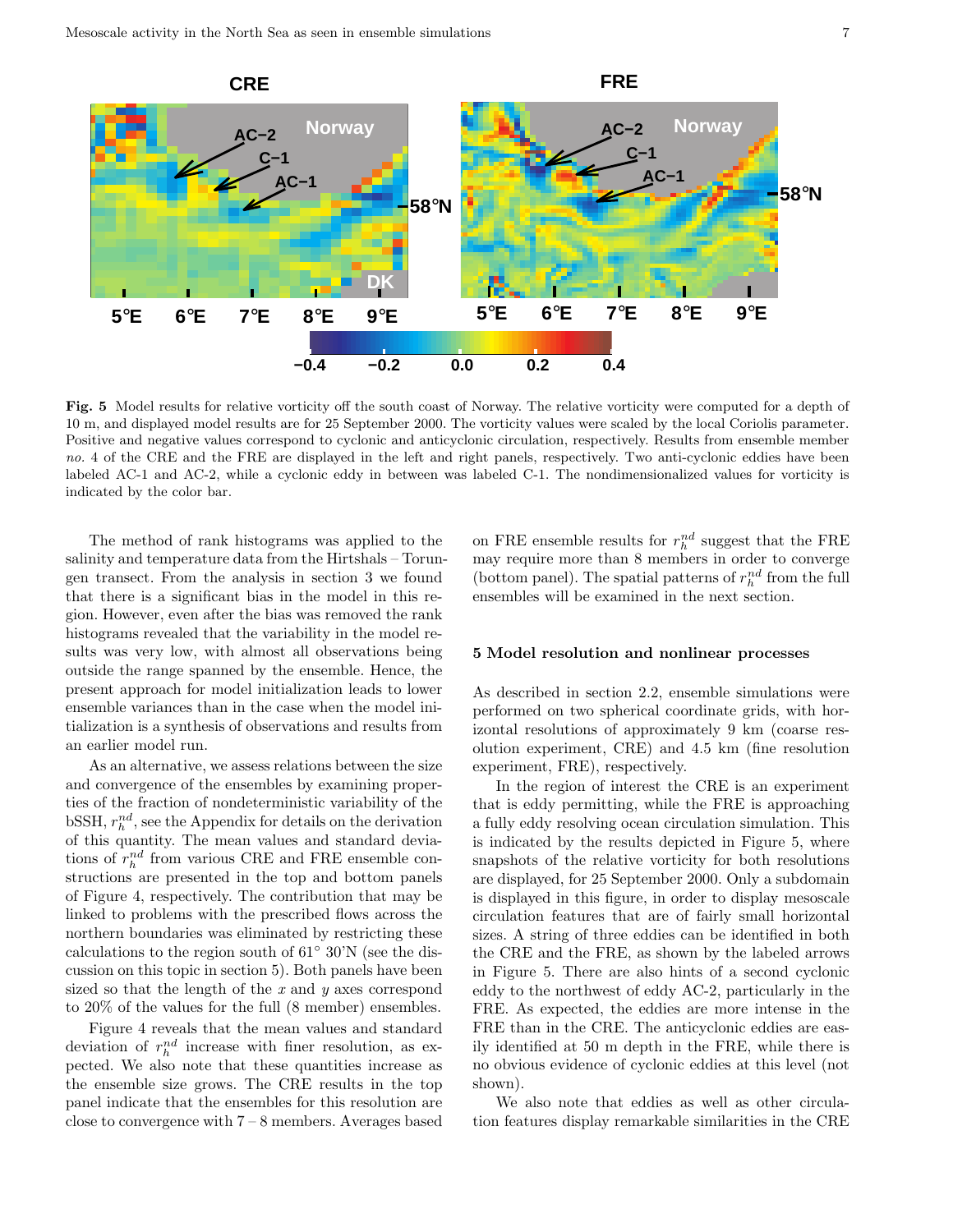





**Fig. 6** Variance of baroclinic sea surface height ( $\overline{\eta_s^{2s}}_h$ h  $\strut^n$  ) among the eight member CRE and FRE ensembles. These are the time means for the period November 1996 – October 2001 for all grid nodes after the ensemble variance has been calculated for each time step. Results from the CRE and the FRE are displayed in the left and right panels, respectively. The color coding of the variances are indicated by the bar, with values in  $m^2$ .

and the FRE for this particular situation. Differences in amplitude aside, these features are seen to be situated at the same geographical positions. Hence, these results of coinciding eddies in space and time in the CRE and the FRE suggest that under certain circumstances, eddy generation may primarily be linked to the regional wind history, and small differences in the initial conditions may be unimportant. Moreover, the bottom topography may be the agent that determines the positions of eddy formation. Røed and Fossum [19] suggest that vortex stretching and squeezing by flow over topographic features in this region act as eddy triggers. This hypothesis of "deterministic eddies" will be investigated in the next section.

Next, we consider relations between variability in ensembles and model resolution. The properties of ensemble variability that will be considered here, are the ensemble variance and the fraction of nondeterministic variability. The mathematical definition of these quantities are given in the Appendix, where they are denoted by  $\overline{\eta_s^2}^s$  and  $r^{nd}$ , respectively. The nondeterministic variability is high wherever the ensemble variance is a relatively large fraction of the total variance with respect to the daily climatology of the model results. Conversely, the nondeterministic variability is low when the ensemble variance is relatively small, *i.e.*, when the root mean square offset from the climatology can almost solely be attributed to the variability in the atmospheric forcing.

In Figure 6 the time mean of the ensemble variance  $\overline{\eta_s'{}^2}_h^s$ h  $\frac{n}{n}$  at each grid node is displayed, based on results for bSSH from the period November 1996 – October 2001. Left and right panels display the variances for the CRE and FRE ensembles, respectively. The large values that are found in the north, where a wide outflow port was applied, may be associated with nonlinear processes that are related to the configuration of the experiment. Away from the open boundaries, we find the highest variances in the vicinity of the model's representation of the frontal regions between the Norwegian Atlantic Current and the NCC off the northwestern coast of southern Norway. Here, relatively large horizontal gradients are seen in the salinity field that is displayed in Figure 2. The variances are significantly higher in the FRE than in the CRE. However, the geographical patterns of the variances in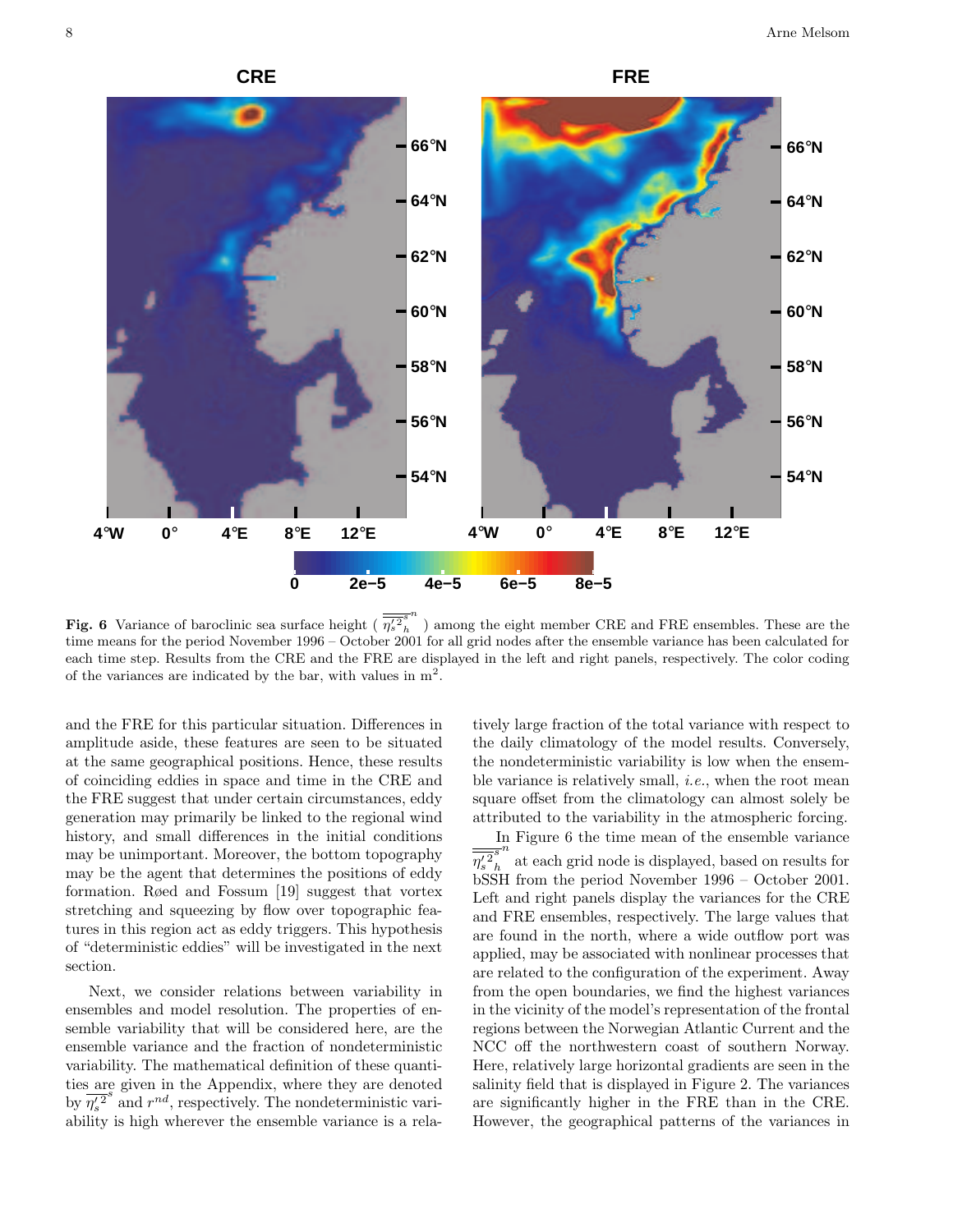

Fig. 7 Fraction of nondeterministic variability in bSSH  $(r_h^{nd})$  from the ensemble results. These are the time means for the period November 1996 – October 2001 for all grid nodes. Results from the CRE and the FRE are displayed in the left and right panels, respectively. Nondimensional fractions are displayed by the color bar.

the CRE and FRE are similar, with magnitudes differing by about a factor of 4 (not shown).

The ensemble variance is not necessarily an adequate measure of how the model results are affect by nonlinear processes associated with flow instabilities: The ensemble variance may be high in regions where there is a large variability that can be attributed to time variations in the synoptic atmospheric forcing fields. The latter type of variability will hereafter be referred to as deterministic variability since the atmospheric forcing fields are assumed to be known a priori in the present context. The relative importance of nondeterministic flow instabilities and deterministic variability may thus lead to horizontal patterns that are different from those seen in Figure 6. Moreover, the differences between the CRE and the FRE may also be affected.

The fractions of nondeterministic variability of bSSH  $(r_{h}^{nd})$  in the CRE and the FRE are displayed in the left and right panels of Figure 7, respectively. We note that while the patterns are similar to those seen in Figure 6, the region of relatively large  $(r_h^{nd})$  values off the coast of western Norway extends further south that the ensemble variances. Interestingly, we also find that CRE

and FRE patterns of  $r_h^{nd}$  are similar to each other, differing in magnitude by about a factor of 2. Hence, approximately half of the ratio of the FRE ensemble variances to the CRE variances  $(\overline{\eta_s^2}_h^2)$ h n  $\frac{n}{\eta_s^{r} R E} \bigg/ \overline{\eta_s^{\prime 2}}_h^s$ h n  $_{;CRE}$ ) can be attributed to differences in the deterministic variability that results from refining the horizontal resolution  $(\phi^2_{h, FRE} / \phi^2_{h, CRE}^{\mu})$ , while the other half can be attributed to differences in the representation of flow instabilities due to the different resolutions in the FRE and the CRE  $(r_{h;FRE}^{nd}/r_{h;CRE}^{nd})$ .

In the present context, deterministic variability is associated with variability in the synoptic atmospheric forcing fields. Hence, we expect that for depth dependent quantities the fraction of nondeterministic variability is smallest near the surface. Differences in this fraction for salinity results at depths of 200 m and 10 m are displayed in Figure 8. Values are positive where the fraction of nondeterministic variability is largest for the 200 m salinities. Generally, Figure 8 shows that the fractions are largest for the 200 m salinities, as expected. This is the case in the entire Norwegian Trench, except for a very small band off the southern tip of Norway. How-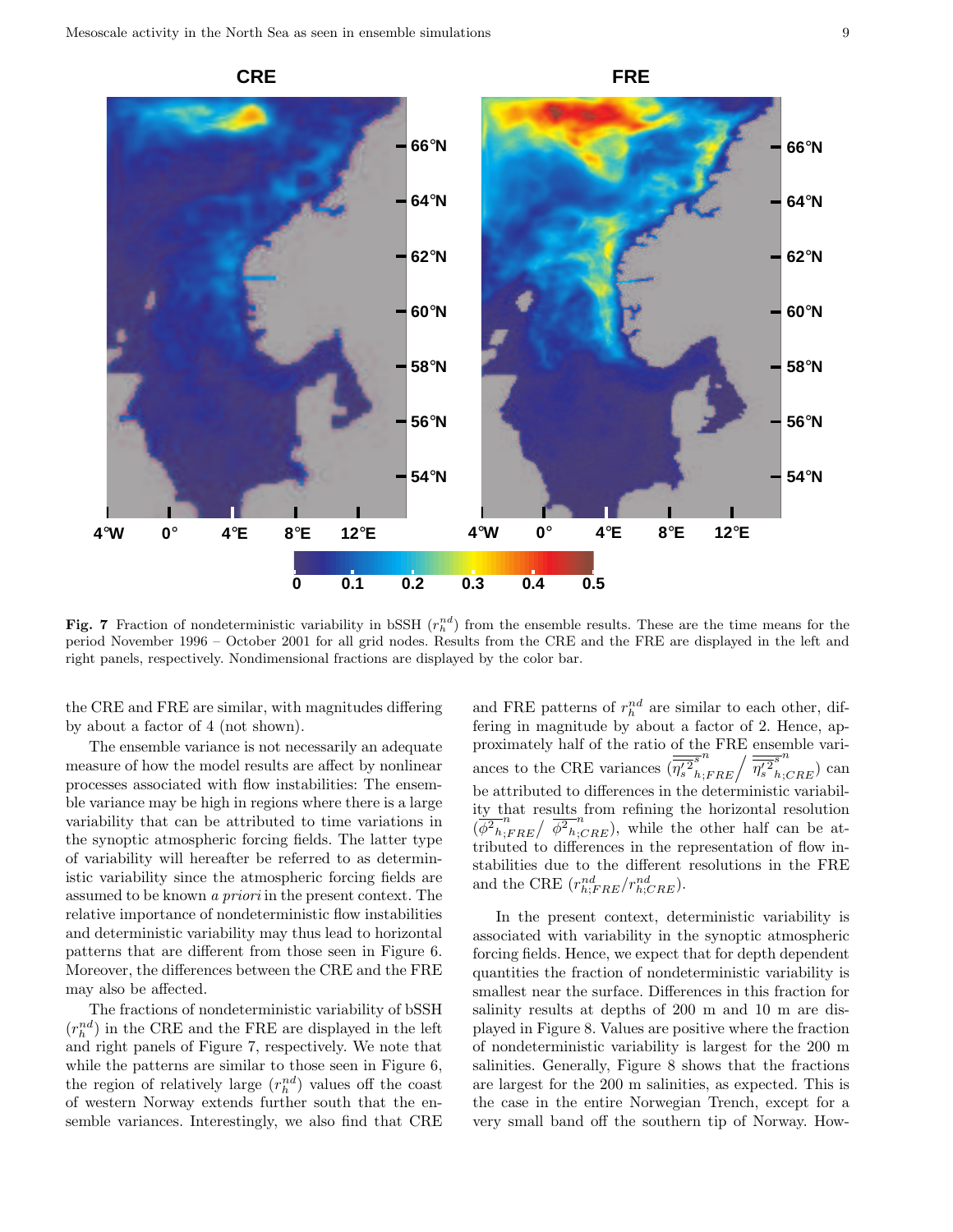

Fig. 8 Differences in fraction of nondeterministic variability in salinity  $(r_S^{nd})$  from the FRE ensemble results, between depths of 200 m and 10 m. Values are positive where the fractions are largest at 200 m. The color coding of nondimensional fraction differences are displayed by the bar. Regions where the bottom depth is smaller than 200 m are light gray.

ever, in some regions elsewhere the fractions are largest for the 10 m salinities. One example of this is the steep continental slope in the Norwegian Sea (see Figure 1), where the circulation in the ocean's interior is known to be heavily influenced by the presence of the slope (Skagseth et al. [20]).

# 6 Deterministic eddies and Skagerrak outbreak events

Outbreak events of water with low salinities from the Skagerrak into the North Sea occur episodically, mostly during fall and winter. Aure and Sætre [1] describe three such events that occurred in the severe winter of 1978 – 79. They suggest that such events take place after a period with westerly winds that have blocked the Skagerrak outflow. When the wind conditions change, a sudden outbreak of cold, low salinity water from the Skagerrak may take place. After such events, the intensity on the mesoscale is known to increase (Furnes et al. [9]). Thus, the possibility of "deterministic eddies" that was hypothesized in the Introduction will be examined in the context of Skagerrak outbreak events.

In our examination of the model results we have identified a number of Skagerrak outbreak events. One example is presented in Figure 9a, where results for salinity from the fall of 1996 are shown in a Hovmøller diagram. These results were extracted from a band of model grid nodes about 20 km off the model coastline of southern Norway, from Lillesand in the south east to Bergen in the north west. An outbreak event from the Skagerrak can be seen to propagate along the coast from the Skagerrak and into the North Sea. The main part of the event occurs in mid November. (The freshwater anomalies that are seen in the east in October are terminated in the Skagerrak.) In the period 31 October – 10 November, there are very strong winds in the Skagerrak, initially from the southwest and later from the west. Then, the wind direction changes, and strong winds form the northeast dominate until 13 November.

In the aftermath of this event, two anticyclonic eddies can be observed in the model just to the west of the southern tip of Norway. The position of the eddies from three of the FRE ensemble members are indicated by a pair of arrows in Figure 9c–e. We observe that the results from the various members are very similar to each other. (Note that this is the case for all members, not just the three members that were chosen randomly to be displayed in Figure 9.) In order to quantify the differences in the ensemble results for the relative vorticity, the standard deviation for the full eight member ensemble was computed. The results in Figure 9b reveal that there are very small differences in relative vorticity for this date (23 November 1996).

Next, we revisit model results for relative vorticity on 25 September 2000 that were considered in section 5. As was the case for the fall of 1996, there is also a major outbreak of low salinity water in the fall of 2000. As can be seen from Figure 10a, this outbreak took place in early November. These are the model results for the event that was reported by Furnes et al. [9]. Based on sea level observations, they report that an outbreak event occurred during the first week of November 2000. The atmospheric forcing fields reveal that there were moderate to strong winds from the west in the Skagerrak during about 2.5 days starting 26 October. In the latter part of the period, the wind direction was from the southwest. The wind direction then reversed abruptly, and there were moderate to strong winds from the east until 30 October. Salinity data reviewed by Furnes et al. [9] display a drop of  $1 - 1.5$  PSU at Utsira (an island at about 59◦N) during the first week of November. The corresponding drop in the model at this location is approximately 0.7 PSU.

However, the eddies in Figures 5 and 10c–e precede this event, and does not appear to be generated by an earlier event. The standard deviation of relative vorticity for the full eight member ensemble that is shown in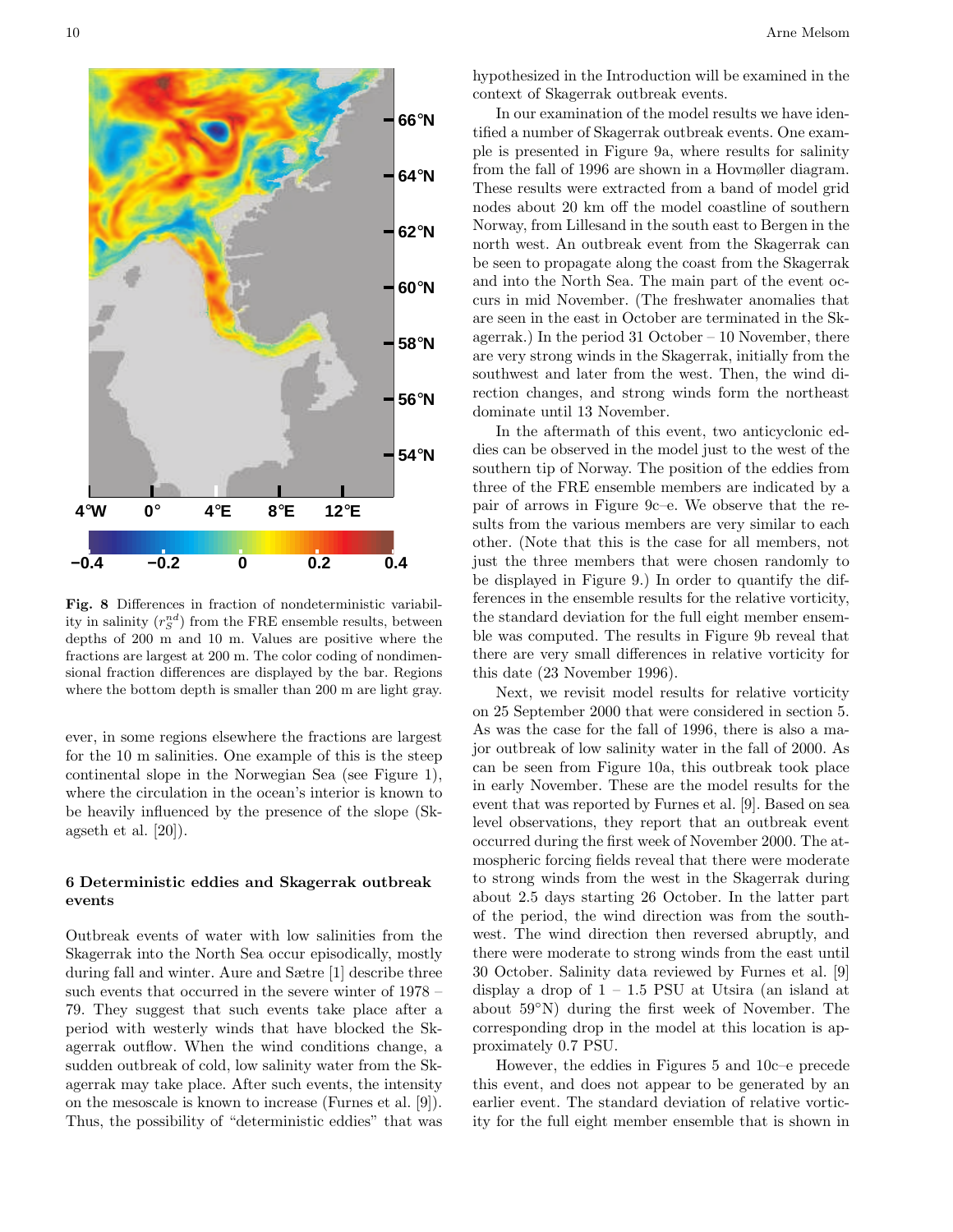

Fig. 9 A Skagerrak outflow event from the fall of 1996. (a): Hovmøller diagram for salinity along the southern coast of Norway, from Lillesand to Bergen (see black markers in Figure 1). FRE model results were extracted from a band approximately 20 km off the coast, at a depth of 30 m. Black and gray labels on the horizontal axis show longitudes and latitudes, respectively. The tilted line corresponds to a signal propagation speed of 0.30 m/s. The color coding is given by the bar to the right of panel (a), with values in PSU units. The blue arrow at the left vertical axis indicate the on-set of the main outbreak event, while the black arrow shows the date from which results are displayed in panels  $(b) - (e)$ . (b): Standard deviation of relative vorticity for the full ensemble for 23 November 1996. (c) – (e): Model results for relative vorticity. Panels (c), (d), and (e) show results from FRE ensemble members no. 1, 4 and 7, respectively. These are the results for 23 November 1996. Arrows labeled AC-1 and AC-2 indicate the positions of two anticyclones. The arrows were placed in the same geographical positions in panels  $(b) - (e)$  for reference. The color coding used in panels  $(b) - (e)$  is displayed by the bar to the right of panel  $(b)$ . Values to the left of the bar show the color coding in panel (b), while values to the right correspond to the coding in panels  $(c) - (e)$ . Results in panels  $(b) - (e)$  have been scaled by the local Coriolis parameter.

Figure 10b displays remarkable differences from the 1996 event that was examined above: The standard deviations in this region, particularly in the North Sea, are much lower for the situation depicted in Figure 9b than is the case in Figure 10b. Moreover, while eddies AC-1 and C-1 in Figure 10c–e appear to be only modestly affected by the choice of initial conditions, AC-2 seem to be more affected by nondeterministic variability.

The tilted lines in Figures 9a and 10a correspond to a signal propagation speed of 0.30 m/s, as reported for this segment of the coast by Aure and Sætre [1] and Furnes et al. [9]. The propagation speed agrees well with our results.

An examination of the relative vorticity in the aftermath of the 2000 event reveals a presence of eddies that exhibit low fractions of nondeterministic variability in November, i.e., in the aftermath of the outbreak event (not shown). Similar results were also found for a number of other outbreak events, e.g. in October – November 1998 and in December 1999.

#### 7 Concluding remarks

We have investigated the ocean circulation in the Skagerrak and the North Sea by conducting two suites of ensembles simulations. The suites differed in the specification of the horizontal grid resolution, such that the coarser grid was constructed to be eddy permitting, while the finer grid simulations are close to being eddy resolving.

The model validation in section 3 revealed biases in the salinity and velocity fields consistent with a somewhat too wide coastal current. Nevertheless, mesoscale features are formed along the entire front of the NCC, when potential energy is converted to kinetic energy due to baroclinic instability. Hence, despite the biases, the present ensemble simulations are more than adequate for an examination of the role of flow instabilities on the variability of the ocean circulation in the North Sea.

In section 4 we found that the variability of the FRE ensemble may be slightly underestimated due to the possibility that the ensemble size is on the small side with respect to convergence. Nevertheless, the robustness of the results that were reported in sections 5 and 6 substantiate that our results are not critically sensitive to the present size of the ensemble.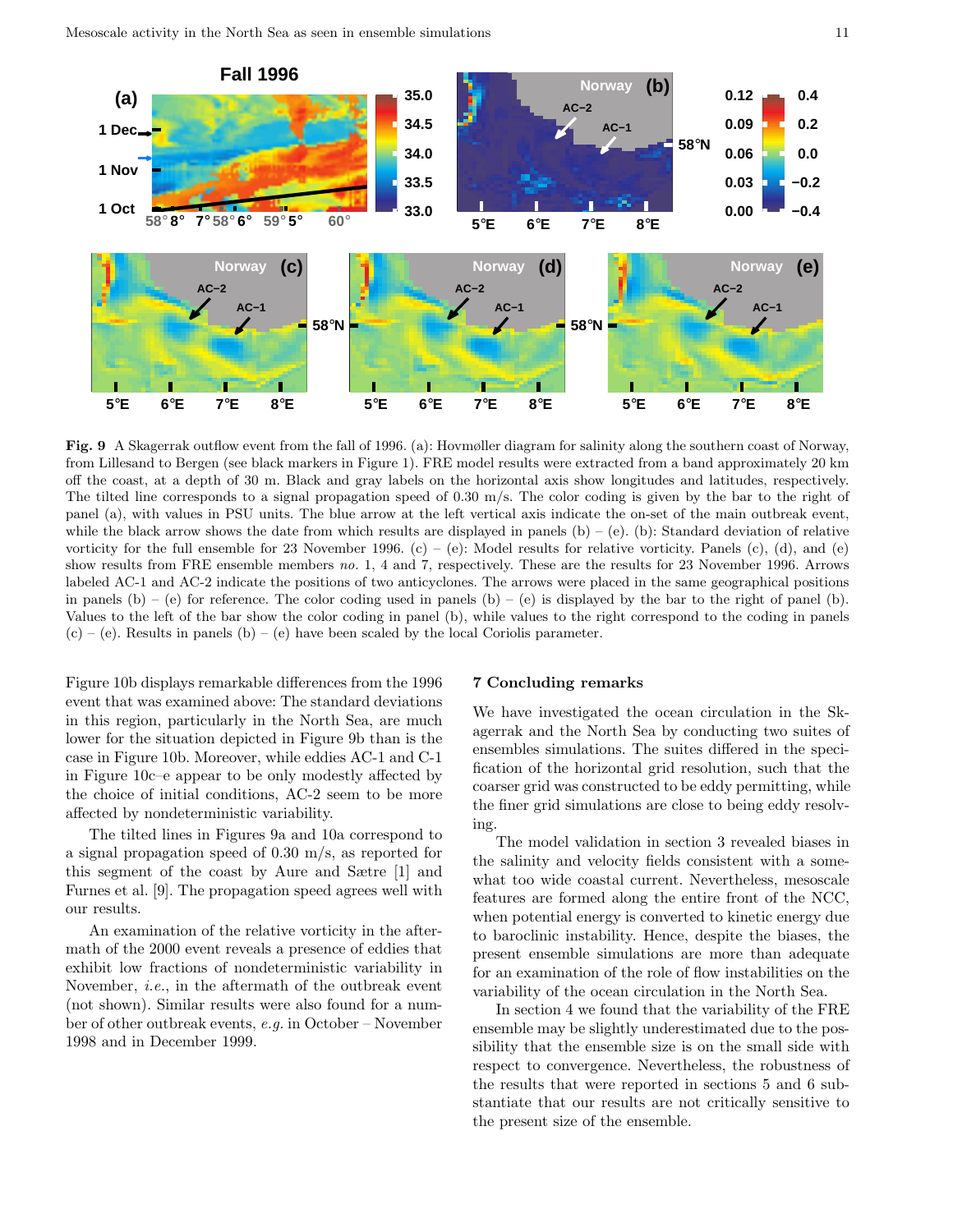

Fig. 10 Same as Figure 9, but for an event from the fall of 2000. Panels (b) – (e) show results for 25 September 2000. Panel (d) is the same as the left panel in Figure 5.

The first question posed in the Introduction was on the role of initial conditions and variability due to nonlinear flow instabilities. This topic was investigated in section 5, where the variance of each of the ensembles were measured against the square offset of the ensemble mean from a climatology that was constructed based on the simulation results. We found that the ensemble variance is substantially affected by resolution, both in absolute terms and when measured against the total variance with respect to the climatology. The influence of flow instabilities, which increases as the model grid becomes finer and the resolved phenomena are more diverse, plays a significant role in this context. In the region under consideration, flow instabilities were found to have the largest impact on the ensemble variability in the frontal regions between the NCC and water masses of an Atlantic origin off the western and northwestern coast of southern Norway. In the southern North Sea and in the Skagerrak the variability among ensemble members was low, indicating that the actual variability in these regions is primarily due to the evolution of the synoptic atmospheric forcing.

The second question posed in the Introduction was if eddies that form on the front between the NCC and Atlantic Water can be deterministic. This topic was investigated in section 6, and our results show that even a feature that is formed by non-linear interactions may under certain conditions be described reliably without a perfect description of the initial conditions. This was seen to be the case for eddies to the west of the southern tip of Norway, particularly in the aftermath of Skagerrak outbreak events of low salinity water masses. Thus, in some cases eddies may be accurately described provided that the atmospheric forcing fields are known. We suggest that the wind history that leads to the Skagerrak outbreak events may be the agent that is responsible for these "deterministic eddies", possibly in concert with vortex stretching and squeezing that take place when the flow traverses bottom topography features.

Acknowledgements I would like to thank E. Joseph Metzger (Navy Research Laboratory, Stennis, MS) for introducing me to the concept and interpretation of ensembles of model experiments. NCEP Reanalysis data were provided by the NOAA-CIRES Climate Diagnostics Center, Boulder, Colorado, USA, from their Web site at http://www.cdc.noaa.gov/ Hydrography from the Hirtshals – Torungen transect was provided by the Institute of Marine Research in Norway. This study has been financed by the Norwegian Research Council under contract no. 146476/120. Computer time on a SGI Origin 3000 at the Norwegian high performance computing facility was granted by the Norwegian Research Council. Additional computations were performed at the Norwegian Meteorological Institute's IBM Linux cluster. Thanks to Trond P. Bø at the institute for help to configure HYCOM at the cluster. Also thanks to Alan J. Wallcraft (Navy Research Laboratory, Stennis, MS) and Øyvind Sætra (Norwegian Meteorological Institute) for their valuable suggestions.

### Appendix: Properties of ensemble variability

Since the ensemble members differ only in their initial states, differences in the results can be attributed to nondeterministic differences in both the initial conditions and the evolution of the simulations. A technique to separate variability of a prognostic variable into two components was suggested by Metzger and Hurlburt [18], and also used by Melsom et al. [17]. The technique was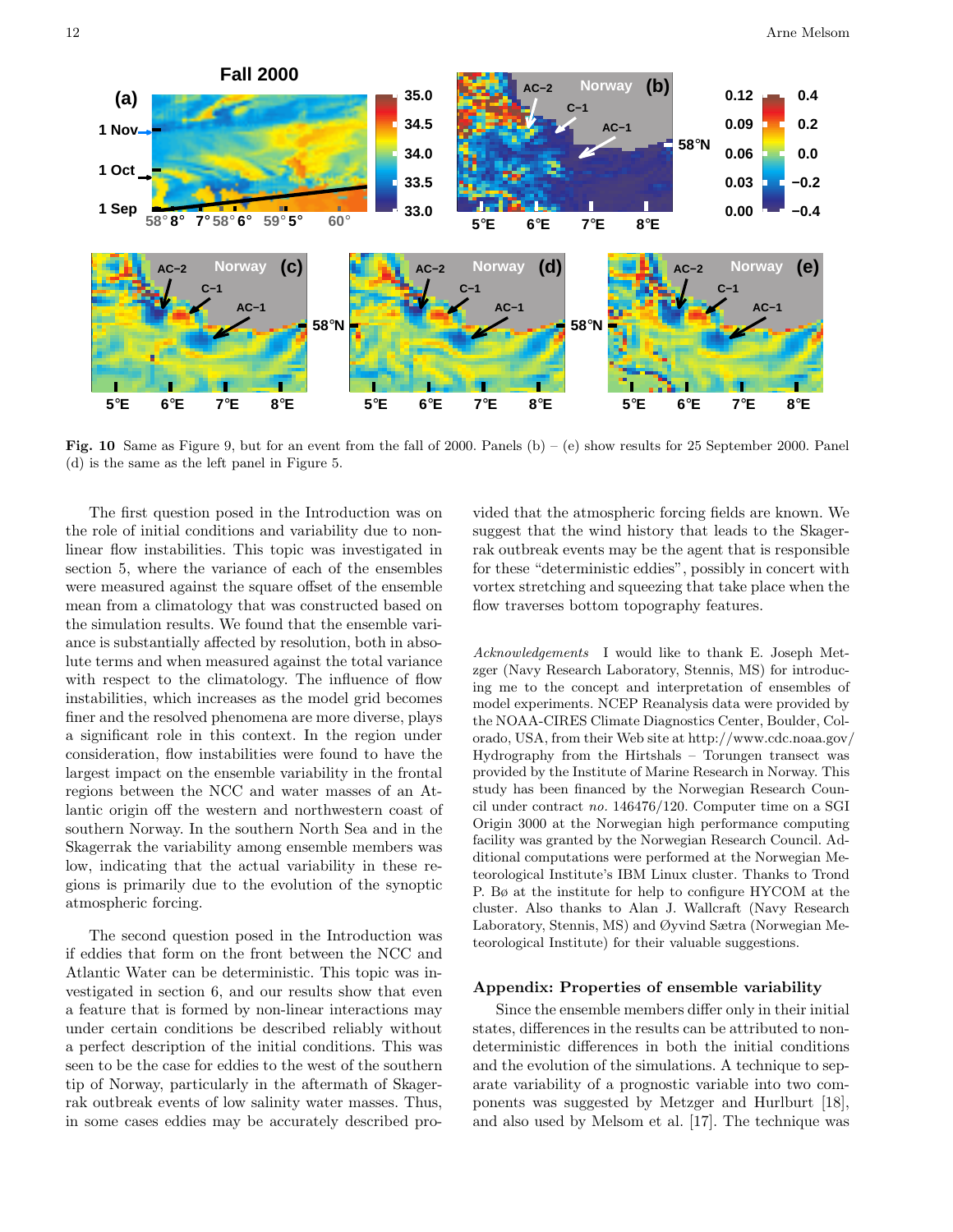recently refined by Melsom [16], and is repeated here for the sake of completeness.

Consider results for a prognostic variable  $\eta$  at a point in space, and define a partitioning of  $\eta$  by

$$
\eta_s(n) = \tilde{\eta}_s(d_n) + \hat{\eta}(n) + \eta'_s(n) \tag{A1}
$$

where  $s$  is a member of ensemble simulations. Here,  $n$  is the time step, and  $d_n$  is the decimal day of time step n.  $\tilde{\eta}_s(d_n)$  is the daily climatology for member s on day  $d_n$ . Further,

$$
\hat{\eta}(n) = \frac{1}{S} \sum_{s=1}^{S} [\eta_s(n) - \tilde{\eta}_s(d_n)]
$$
 (A2)

is the mean offset from the the daily climatologies. Then, from  $(A1)$  we see that  $\eta'$  is the departure of each member from the instantaneous ensemble mean as a function of space and time so that

$$
\overline{\eta_s'(n)}^s = \sum_{s=1}^S \eta_s'(n) = 0 \tag{A3}
$$

where the overbar corresponds to an average over the ensemble members.

Using (A1) and (A3), the mean square offset from the daily climatology  $(\tilde{\eta}_s)$  may be expressed as

$$
\phi^2 = \frac{1}{S} \sum_{s=1}^{S} [\eta_s - \tilde{\eta}_s]^2 = \hat{\eta}^2 + \overline{\eta_s'^2}^s \tag{A4}
$$

Here, the final term on the right hand side is the instant local variance of the ensemble members. The first term on the right hand side is the local square offset of the ensemble mean from the daily climatology.

Keeping in mind that  $\hat{\eta}$  is independent of the variability from one member to another, the temporal mean of  $\hat{\eta}^2/\phi^2$  is an estimate of the fraction of deterministic variability in response to atmospheric forcing. The nondeterministic variability fraction which is due to flow instabilities, is then given by

$$
r^{nd} = \overline{\overline{\eta_s'}^2}^* / \overline{\phi^2}^n \tag{A5}
$$

Thus,  $r^{nd}$  enables us to quantify the contribution from nondeterministic variability as a fraction between 0 and 1 at each grid node. Note that the accuracy of this estimate depends on the size of the ensemble.

In the present study the daily climatology  $d_n$  was based on model results from November 1996 – October 2001, and a 30 day box filter was applied when the daily climatologies were computed. Decimal days were defined by numbering days from 1 January 1992 in cycles of 365.25 days.

Figure 11 displays the results for bSSH at a position in the eastern North Sea. The local daily climatology is given by the dashed line, the eight ensemble members are depicted by thin solid lines, and the ensemble mean is shown as the thick solid line. Then, the offset  $\hat{\eta}$  of the



Fig. 11 Baroclinic sea surface height (in  $m$ ) during September and October 2000. Results from the CRE are displayed for  $3^{\circ}$  50' E,  $61^{\circ}$  42' N, near the west coast of Norway. Thin lines correspond to the eight members, and the thick solid and dashed lines correspond to the ensemble mean values and the daily climatologies, respectively.



Fig. 12 The ensemble variance (thick line) and the square offset from the daily climatology (thin line), based on the results in Figure 11. Values along the vertical axes are in  $m^2$ . Note that the resolution along the vertical axes differ by a factor of 10.

ensemble mean from the daily climatology is the distance from the dashed line to the thick solid line. The offset  $\eta_s'$  of ensemble member *no.* s from the ensemble mean is the distance from the thick solid line to the thin line that displays the results from this member. The corresponding terms on the right hand side of Equation A4 are illustrated in Figure 12, where the ensemble variance and the square offset from the daily climatology are depicted as functions of time by the thick and thin lines, respectively.